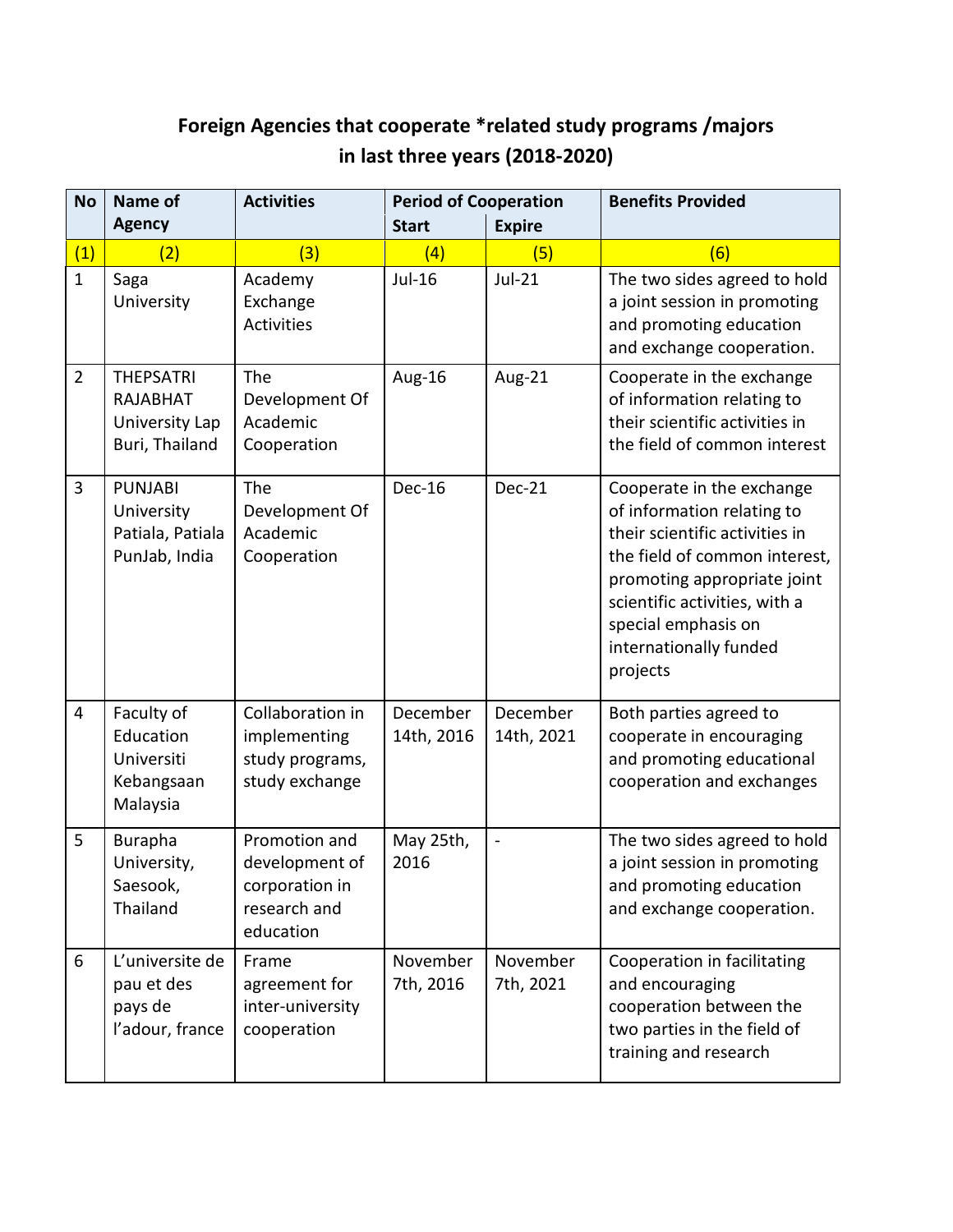| <b>No</b>      | <b>Name of</b>                                                          | <b>Activities</b>                                                              | <b>Period of Cooperation</b> |                     | <b>Benefits Provided</b>                                                                                                                                            |
|----------------|-------------------------------------------------------------------------|--------------------------------------------------------------------------------|------------------------------|---------------------|---------------------------------------------------------------------------------------------------------------------------------------------------------------------|
|                | <b>Agency</b>                                                           |                                                                                | <b>Start</b>                 | <b>Expire</b>       |                                                                                                                                                                     |
| (1)            | (2)                                                                     | (3)                                                                            | (4)                          | (5)                 | (6)                                                                                                                                                                 |
| $\overline{7}$ | Taiwan<br>alumni/icdf-<br>indonesia                                     | Promote<br>collaboration on<br>the basis<br>reciprocity and<br>mutual interest | April 14th,<br>2016          | April 14th,<br>2021 | Provision of 'Taiwan Center'<br>place to facilitate all<br>information multiplied by<br>educational information, etc.<br>in Taiwan                                  |
| 8              | The University<br>of La Rochelle                                        | Establishing,<br>scientific,<br>teaching, and<br>research relation             | April 26th,<br>2016          | April 26th,<br>2021 | Cooperation for exchange<br>(staff, students, or research),<br>participation in campus<br>activities (convergence,<br>seminars, training)                           |
| 9              | Universiti<br>Teknologi<br>Mara                                         | Promote the<br>educational and<br>academic<br>cooperation                      | April 20th,<br>2016          | April 20th,<br>2021 | Cooperation in student<br>exchange, postgraduate<br>cooperation, publication of<br>research journals, and<br>research cooperation                                   |
| 10             | Universite de<br>La Rochelle                                            | Cooperation<br>Program                                                         | April 6th,<br>2016           | $\frac{1}{2}$       | Cooperation in exchange for<br>learners, staff exchanges,<br>double-degree programs,<br>doctoral programs, research<br>cooperation, and publication<br>cooperation. |
| 11             | Bahir dar<br>university,<br>Ethiopia                                    | Development<br>cooperation in<br>biotechnology<br>and scientific<br>research   | April 20th,<br>2016          | April 20th,<br>2016 | Cooperation research,<br>training, seminars,<br>conferences, workshops, etc.                                                                                        |
| 12             | Thai Nguyen<br>University of<br>Agriculture<br>and Forestry,<br>Vietnam | Student<br>Exchange                                                            | July 21st,<br>2016           | July 21st,<br>2021  | Cooperation to establish the<br>following reciprocal student<br>exchange programs based on<br>mutually beneficial principles                                        |